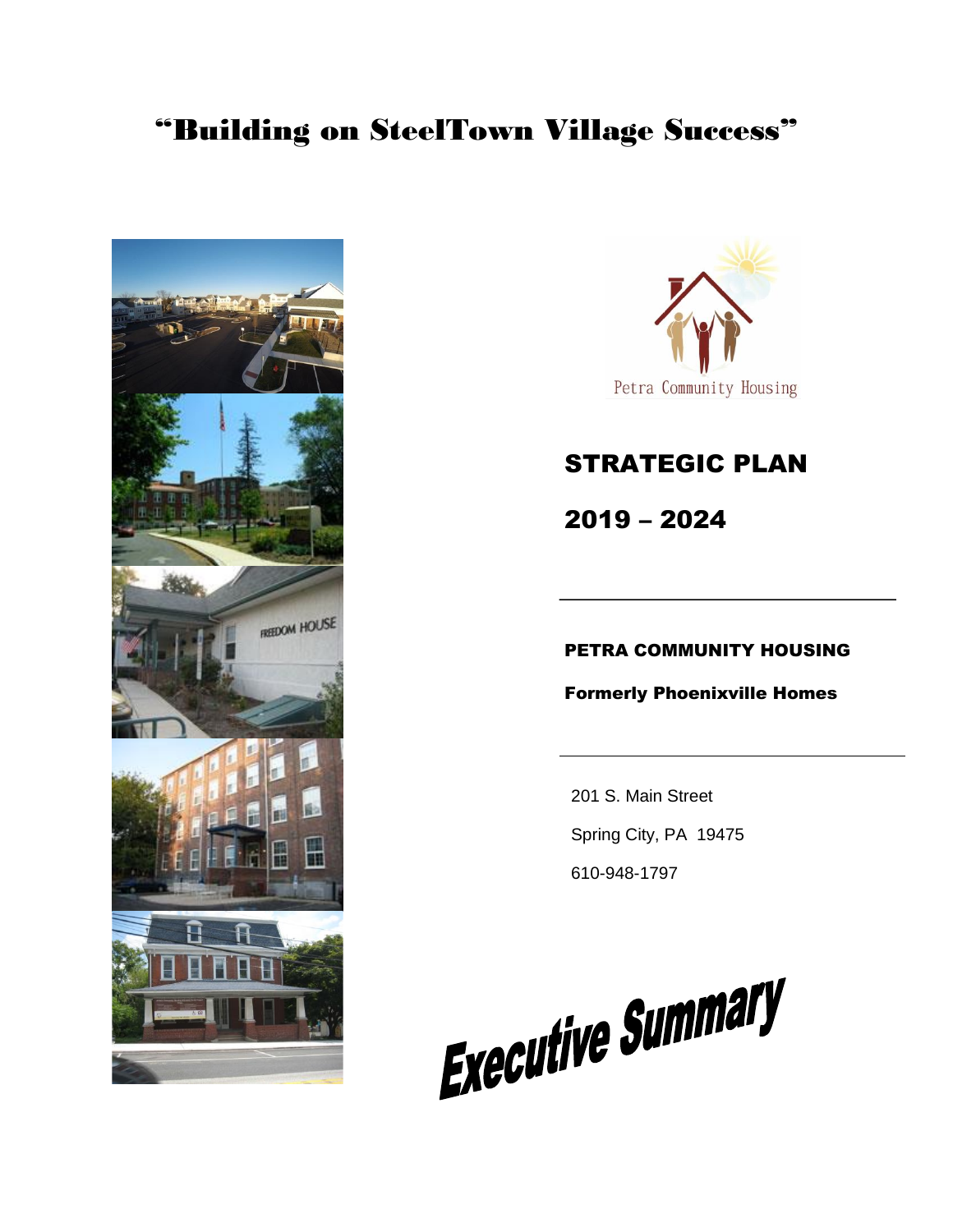## **Petra Community Housing Strategic Plan 2019-2024**

### **Corporate History**

- 1994 Founded as Phoenixville Homes Affordable Housing assist first time home buyers
- 2000 Mission widen to include HUD low income property development and management.
- 2000 William West Fund Endowment established to provide additional funding for Petra mission
- 2011 Name change to Petra Community Housing, Mission widened to reflect larger impact on affordable housing.
- 2012 Organizational assessment by Capital Access recommending the following:
	- $\circ$  Improve property management efficiency more technology and documented procedures
	- o Raise funds to afford assistant to allow Executive Director to develop housing
	- o Pursue Low Income Housing Tax Credit (LIHTC) Development Project
- 2013 Montgomery County Funding redirected to new projects only
- 2015 Complete Hopkinson House (2 Unit Apartment building)
- 2015 Blueprint for Tax Credit Financing
	- o Cease fundraising for Exec Director's housing development assistant
	- o Reorganize staff to centralize administrative operations and increase efficiency
	- o Create a new LIHTC development project in Chester County
	- o Generate Developer fees from LIHTC project
	- o Purchase property
	- o Cultivate project team; Financing partners, private and public
- 1/2017 Accomplish the impossible obtain PHFA 9% LIHTC award (top in state)
- 8/2017 Begin construction on LIHTC property, Steel Town Village (STV)
- 5/2018 Fire at STV, Petra to adjudicate insurance claim and move project forward
- 8/2018 Petra removed NDC to become sole property manager/agent
- 11/2018 STV substantial completion and Placed in Service
- 12/2018 STV 100% rent up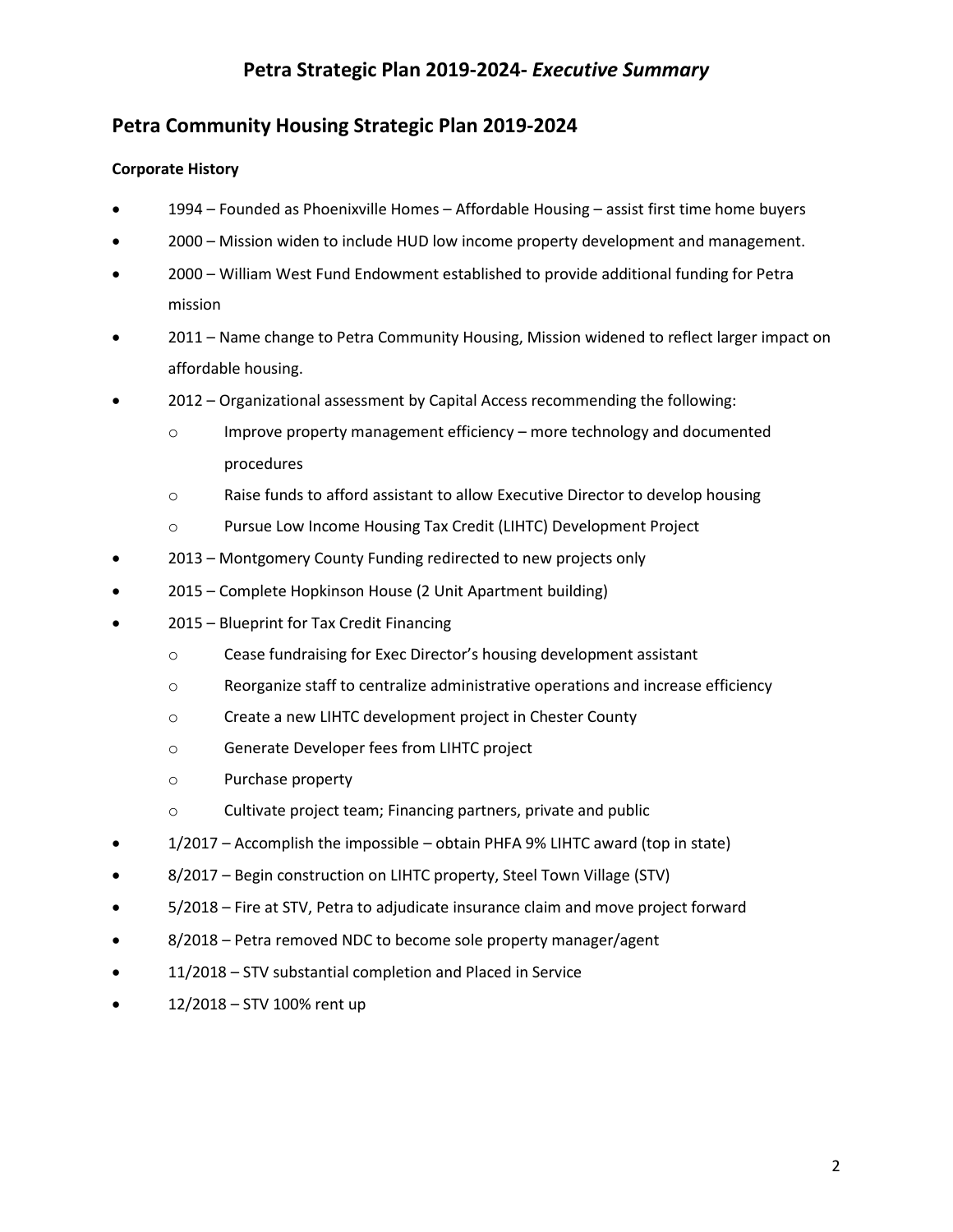### **Evaluation process following SteelTown Village Project**

To evaluate the status of the organization, a brief review of the history of the organization was undertaken as part of the 2019 strategic planning process. The status of housing projects now managed and under development is as follows:

|                                    | <b>Development</b>       |                             | Rental       |
|------------------------------------|--------------------------|-----------------------------|--------------|
| <b>Development</b>                 | <b>Funding Source(s)</b> | <b>Status</b>               | <b>Units</b> |
| Spring City Elderly (Flag House)   | <b>HUD Sec. 202</b>      | Placed in Service July 2000 | 58           |
| Freedom House                      | <b>HUD Sec. 811</b>      | Placed in Service Jan. 2002 | 19           |
| <b>Gruber Mills (Bard Complex)</b> | <b>HUD Sec. 202</b>      | Placed in Service Nov. 2006 | 62           |
| <b>Hopkinson House</b>             | HOME, Co. HTF            | Placed in Service Feb. 2014 | 2            |
| <b>SteelTown Village</b>           | 9% LIHTC                 | Placed in Service Nov. 2018 | 48           |
|                                    | Private Loan             |                             |              |
|                                    | <b>Federal HTF</b>       |                             |              |
|                                    | HOME, PA Disabled        |                             |              |
| Paradise Place                     | CDBG, PA Disabled        | Municipal approval pending  | 9            |
| <b>Total Rental Units</b>          |                          |                             | 198          |

With the SteelTown Village fire claim being completed in August 2019 and Petra now in receipt of sufficient developer fees to consider financing a new project, the Petra Board and staff embarked on a process of strategic evaluation. After a brief review of the organization's history (as described above), this evaluation process consisted of analyzing:

- 1. Strengths, Weaknesses, Threats and Opportunities (SWOT);
- 2. Trends impacting the organization; and
- 3. Lessons Learned.

### **Internal Strengths and Weaknesses of the Organization**

| <b>Strengths</b>                                 | <b>Weaknesses</b>                          |
|--------------------------------------------------|--------------------------------------------|
| <b>Staff Expertise/Cross Training</b>            | Limited Staffing Prospects/Too few Staff   |
| Team Learning & Decision Environment             | Lack of PR/Exposure/Limited Branding       |
| Determination to Succeed with excellent Partners | Inadequate Written Procedures & IT Systems |
| Property Assets, No Debt & Endowment             | <b>Excessive demands on Staff Time</b>     |

### **External Opportunities and Threats to the Organization**

| <b>Opportunities</b>                            | <b>Threats</b>                          |
|-------------------------------------------------|-----------------------------------------|
| LIHTC development with significant staff effort | Litigation in opposition to mission     |
| Funding from County & Foundation partners       | Shrinking non-LIHTC funding sources     |
| Health to Housing Initiative                    | Strong reliance on few staff            |
| Key Development Partners ready for new venture  | Growing sense of entitlement in society |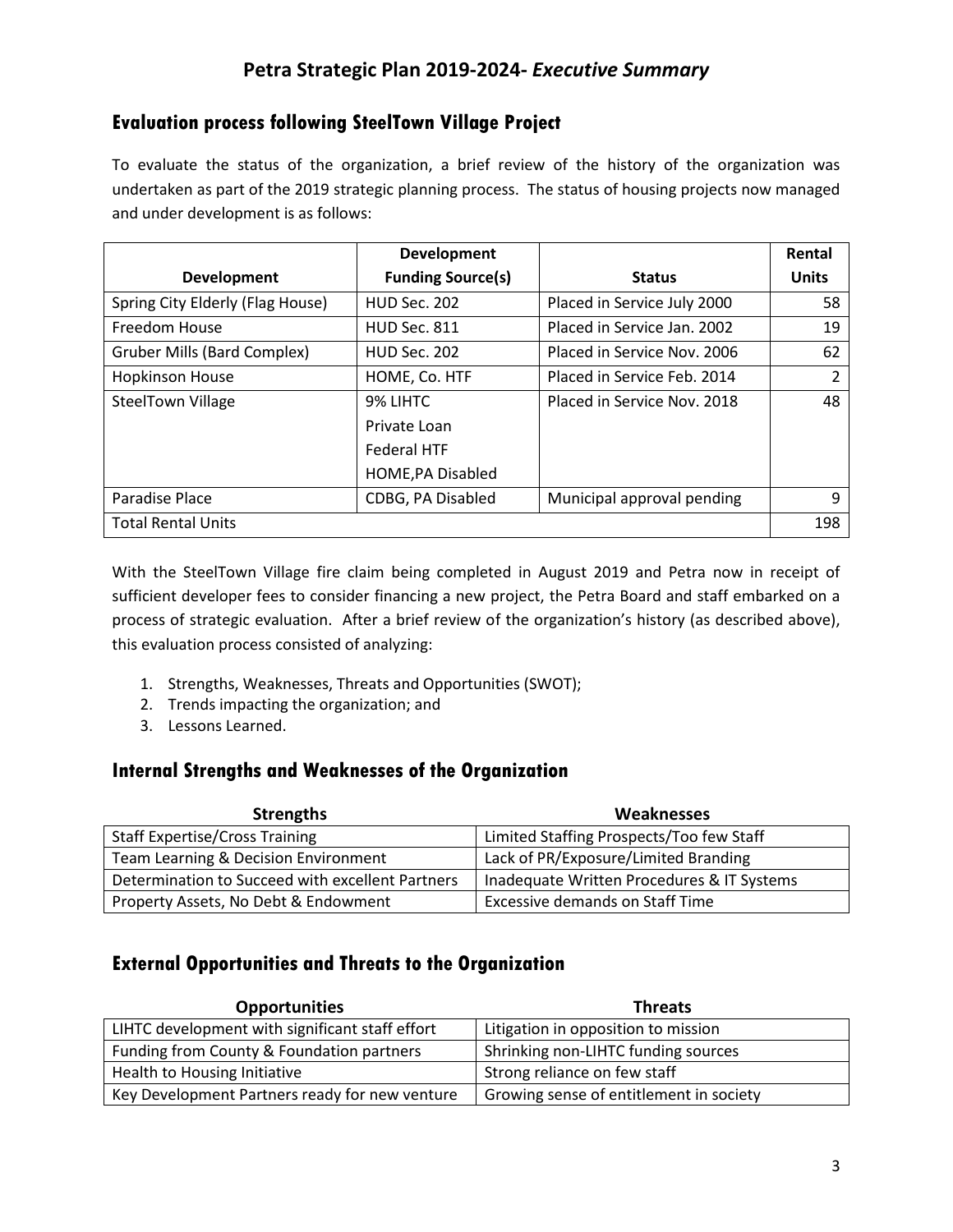### **Organization Lessons Learned**

The core administrative staff is continually in a state of dynamic tension between **Property Development** and **Property Management**. Maintenance and resident service staff typically provide only property management support. If the staff performing property development is redirected to **Fund Raising** duties, property development efforts cease, and the organization stagnates. Studies typically indicate that at least 20% of the organization's resources must be spent on **Research and Development** (R&D). If the staff assigned to property development cannot spend at least 20% of their combined time on R&D, but instead are tasked with fund raising or property management, the organization will exhaust its financial reserves, have to jettison staff and concentrate solely on property management.

### **Property Management Property Development**

| Limit the no. of government voucher holders       | Developer to select all partners inc. subcontractors |
|---------------------------------------------------|------------------------------------------------------|
| Aggressively enforce lease w/ standard procedures | Develop with PILOT prior to occupancy                |
| Disabled Hsg. management easier than family       | Know your neighbors before you build                 |
| Resident Bd. Directors for appeals committee      | Monitor compliance throughout process                |

### **Guiding Principles and Trends going forward**

- Competition among developers for 9% LIHTC will only increase
- Society no longer has large scale mental health institutions
- Demand will continue to increase for permanent affordable housing for vulnerable (low income, permanently disabled and elderly) persons
- The potential for the medical community to invest in permanent affordable housing that improves their community service and financial outcomes will continue to increase
- Use of the logic model will become more predominant with funders.

To maintain the right culture for the organization, the following principles shall continue to guide the organization:

| <b>Mission Statement</b>                                                                                                            | <b>Core Values Statement</b>                                                                                                                              |
|-------------------------------------------------------------------------------------------------------------------------------------|-----------------------------------------------------------------------------------------------------------------------------------------------------------|
| <b>Strengthening communities by creating</b><br>affordable housing and empowering our<br>residents for a quality living experience. | <b>Petra Community Housing is driven by:</b><br>• Affordable Quality Housing<br>• Building Partnerships<br><b>Innovative Thinking</b><br><b>Community</b> |
|                                                                                                                                     |                                                                                                                                                           |

### **Vision Statement**

**We strive to see all persons, with or without disabilities, obtain affordable housing with a high quality of life.**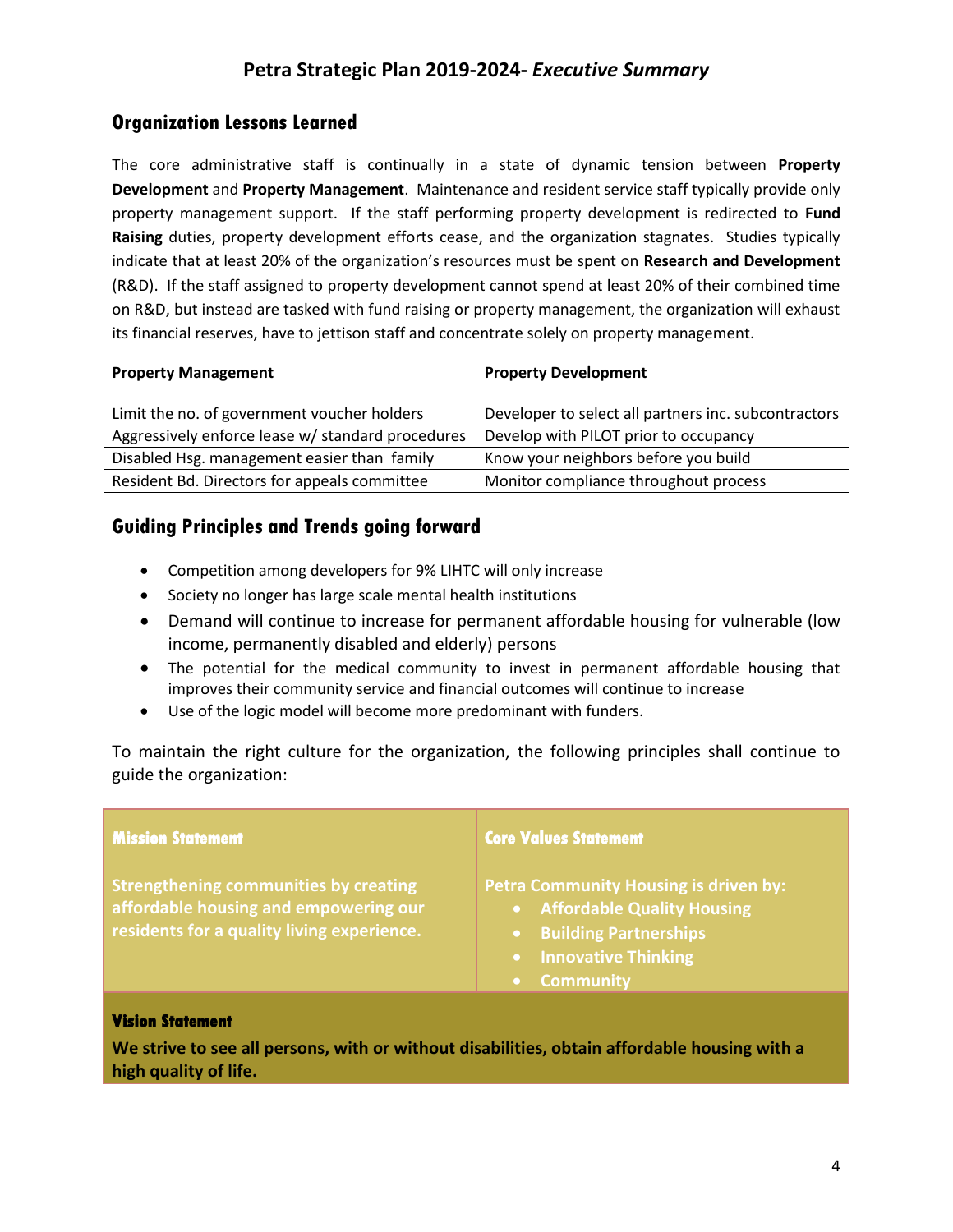### **Strategic Goals & Objectives for 2019 - 2024**

To carry out this strategic plan also known as "Building on SteelTown Village Success", the following three goals have been adopted for the 2019-2024 period:

| Goal 1 | Develop new Affordable Housing with Community Impact   |
|--------|--------------------------------------------------------|
| Goal 2 | <b>Improve Property Management Infrastructure</b>      |
| Goal 3 | <b>Establish Board Championed Community Partnering</b> |

### **Goal 1 Develop new Affordable Housing with Community Impact**

The above SWOT analysis, Lessons Learned review and the Trends analysis research, tell us that our next new development must significantly benefit vulnerable populations for us to successfully compete for available funding. Governed by the principle of "strategic calculated risk", Petra is willing to proceed with a new development provided that:

- The site(s) have sufficient residual value
- The development team and local governmental partnerships are strong
- Petra can readily demonstrate an ability to move forward
- The project has significant impact on the community and to the extent possible for persons in abject need

Petra Community Housing is therefore committed to utilizing its recently generated developer fees to pursue an affordable housing project with the following **objectives**:

- 1. Research the potential to provide affordable housing for vulnerable populations, including the use of governmental rental assistance vouchers.
- 2. Consider strategic set-asides in general occupancy housing and/or a condominium based legal structure within the developed property.
- 3. Actively consider incorporating medical provider investment into the housing project and commercial providers to compliment the residents.
- 4. Incorporate advanced building technologies and mixed income as possible to make a tax credit or similar application highly competitive and support the costs of operating housing that benefits low income persons.
- 5. Formally evaluate goal accomplishment on an annual basis.